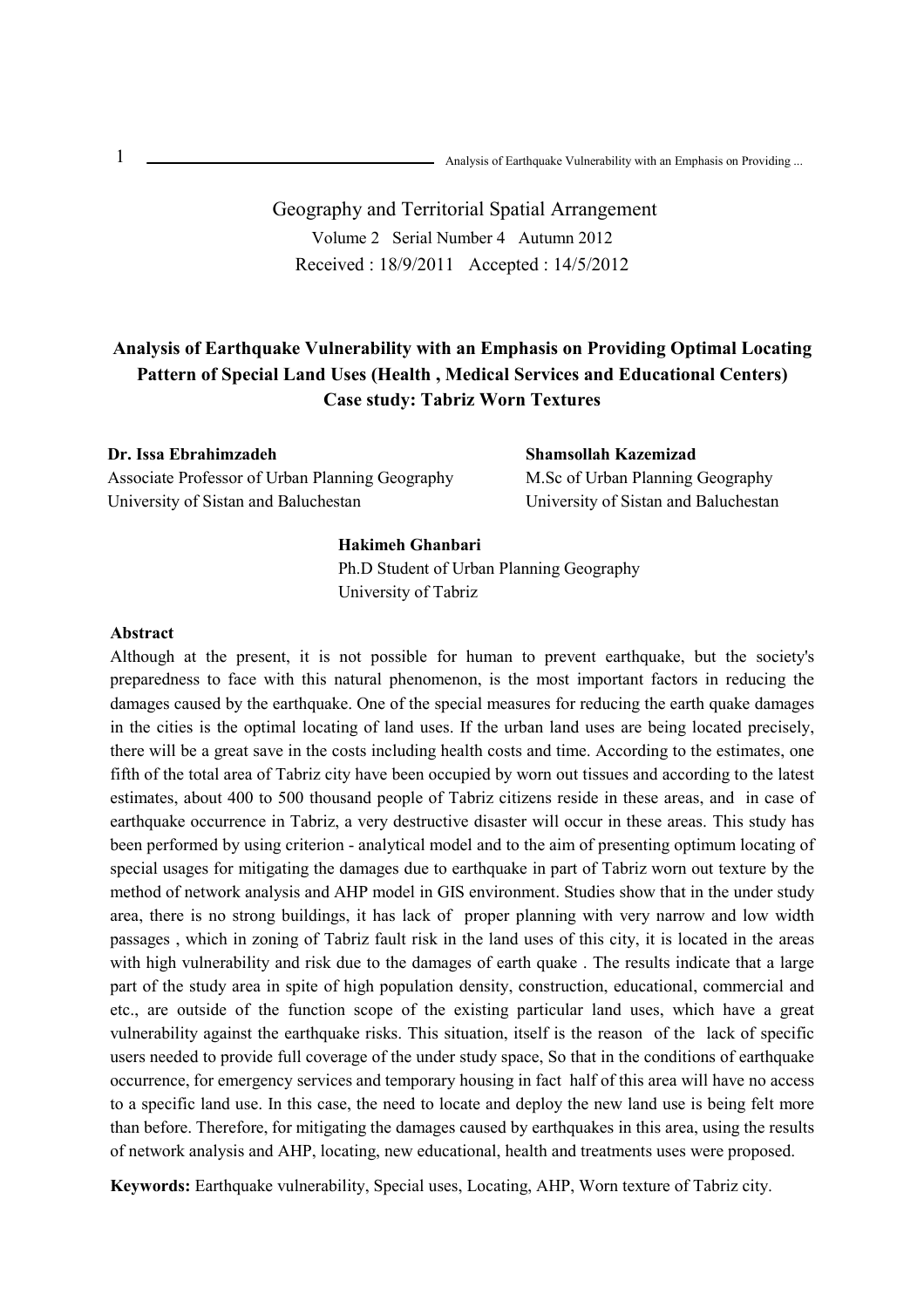# Geography and Territorial Spatial Arrangement Volume 2 Serial Number 4 Autumn 2012 Received : 12/10/2011 Accepted : 2/6/2012

## **Assessment of the Effectiveness of Decision Tree Classification Method for Extracting Landuses Map by Using Sattellite Data in Cham Gardalan Catchment Area**

## **Dr. Saleh Arekhi**

Assistant Professor of Natural Resources University of Ilam

### **Abstract**

In order to classify satellite image of the ETM<sup>+</sup>, classes of land uses were classified in six groups as agricultural lands, rangeland, forest, land barren, garden, lake and then training samples were collected from study area using Google Earth satellite image and the field visits. At the next stage, by using the images characteristics, According to results, the tree classification with three splitting methods(gain ratio, entropy, and gini) produced the overall accuracy of 87 and kappa coefficient 0.84, respectively, while, methods of fuzzy Artmap and maximum likelihood were classified with overall accuracies of 84, 81 and Kappa coefficients of 0.81, 0.78, respectively. Thus, the splitting methods of tree classification (average overall accuracy of 3% and Kappa coefficient of 3% in comparing with to methods of fuzzy Artmap artificial neural network, and average overall accuracy 6% and kappa coefficient of 6%) than likelihood maximum classification for the data series used in this study were of higher accuracy. The efficiency of the tree classification with gain ratio splitting to be roughly comparable to the fuzzy Artmap ANN method and this reflects the high efficiency of fuzzy Artmap neural network. Finally, we can say that among three splitting methods used in this study, the gini splitting method with overall accuracies of 6% and 2% and kappa coefficients of 7% and 2% higher than the entropy method respectively has better performance. This study shows tree classification methods have many advantages over the other methods of classification such as fuzzy Artmap artificial neural network and maximum likelihood methods. They are computationally fast (Unlike artificial neural network methods) and make no statistical assumptions regarding the distribution of data (Unlike the maximum likelihood method). As the result, it can be said that, tree classification is a good alternative for other methods of classification.

Keywords: Land cover, Decision tree, Fuzzy artmap, Maximum likelihood classifier, ETM<sup>+</sup>, Cham gardalan catchment, Ilam province.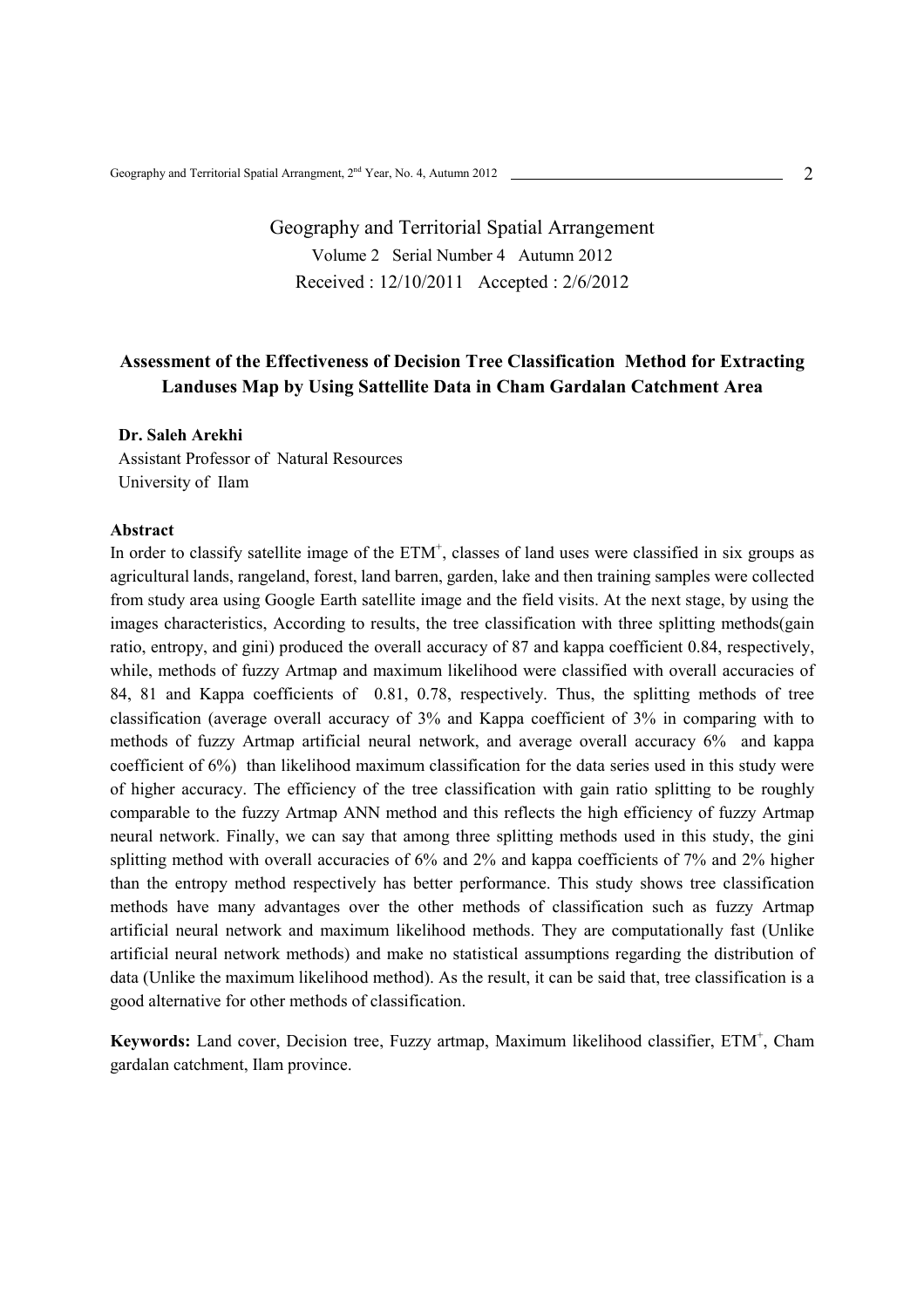Geography and Territorial Spatial Arrangement Volume 2 Serial Number 4 Autumn 2012 Received : 16/11/2011 Accepted : 17/5/2012

## **An Assessment of Safe Boundary in Urban Area in Relation with Seismic Vulnerability Case Study: Cities of Yazd province**

**Dr. Safar Ghaed Rahmati** Phd, Geography and Urban Planning, Yazd University, Geography group

**Roohollah Ghaneiee Bafghi**  M.S degree, Geography and Urban Planning

### **Abstract**

Irregular expansion of cities without considering the faults locations and directions, increases the possibility of placing cities on seismic zones, which in case of earthquake occurance, creates great financial and human damages. Therefore, specifying the safe boundary in urban areas and its observation canbe effective in reducing earthquake damages.Creating the facilities and services including fire station, police station and therapeutic and sanitation centers become more difficult, costly and time consuming by physical spread of the cities. This paper is an applied research which with respect to the cities and faults locations, aimed to determine safe boundary of the cities in relation with seismic vulnerability. The under study area is Yazd cities. Firstly the geology and seismic situation and then the population and urbanization features have been studied.

Finally using two different methods namely, A) using available standards (faults safe boundrary with minimum and maximum standard range300-1000 m) B) Using data of the last 100 years regarding the location of cities and radius distance from probable earthquakes, the safe urban boundary has been determined.

Research findings show that: the main part of Yazd province is located in areas that are at low and medium risk of earthquake. The southern, eastern and north-eastern cities are at high risk of earthquake. In Nedoshan, Harat, Marvast, Taft, Bahabad, Deyhouk and Eshghabad, appointment of urban safe boundraty should be taken into more consideration. According to urbanization study 21.74 percent of cities and 7.63 percent of population in Yazd province are located at areas with high risk of earhquake .Population forecast show that urban centeralization in Yazd province is increasing. Therefore vulnarabal population will increase. With regard to distance radius from faults and probable earthquakes and with respect to historical earthquakes, the whole of Yazd cities are located at proper radius, but this does not mean that the province cities are secure against earthquake, because the first method(available standards), proofed its contrary. Also this study showed that relying only on the earthquake historical data (seismici data of the last 100 years) does not surely secure the safety of cities against earthquake.

**Keyword:** Safe Boundary in Urban Area, Seismic Vulnerability, GIS, Yazd Cities.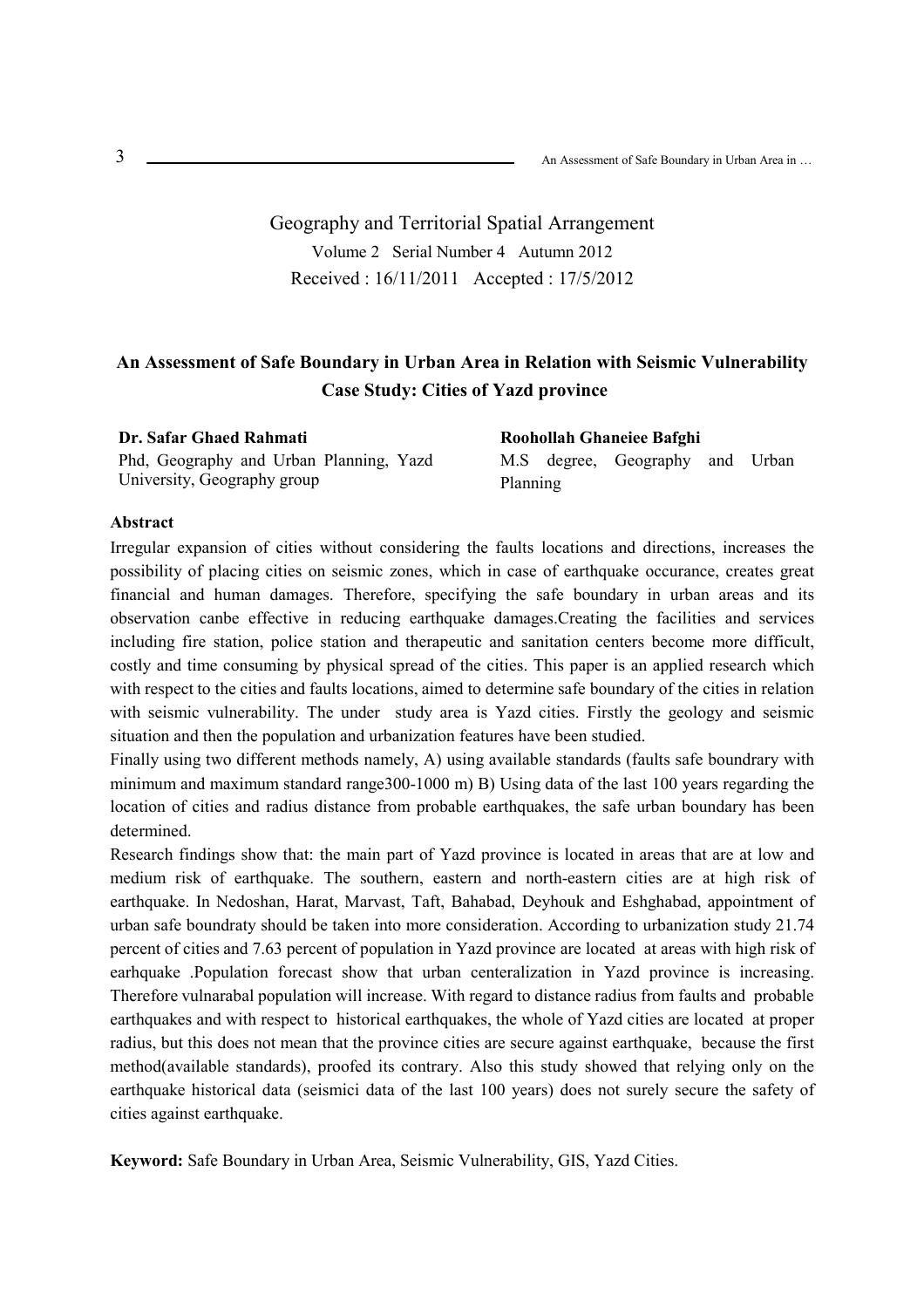Geography and Territorial Spatial Arrangement Volume 2 Serial Number 4 Autumn 2012 Received : 14/9/2011 Accepted : 16/4/2012

# **The Application of Analytic Hierarchy Process (AHP) and Weighted Linear Combination (WLC) methods for landfill of Urban Solid Waste maerials Case Study: Marand County**

| Ali Akbar Rasouli                         | Hassan Mahmoudzadeh                                      |
|-------------------------------------------|----------------------------------------------------------|
| University instructor, Geology science,   | and<br>Remote<br>Degree,<br>sensing<br>M.S               |
| Marand Azad University                    | System, Tabriz<br>Information<br>Geography<br>university |
| <b>Saeed Yazdchi</b>                      | <b>Mohammad Zarinbal</b>                                 |
| University instructor, Agriculure, Marand | University instructor, Agriculture<br>and                |
| <b>Azad University</b>                    | Natural Resources Research center of                     |
|                                           | Tabriz Agriculture Jihad                                 |

### **Abstract**

Finding an appropriate place for buring landfill site is one of the most important parts of urban solid waste management system. Marand city with a population of 203,000 is one of the largest cities of East Azerbaijan Province. As a result of population growth, over-consumption nutrition habits, the increasing of consumption of packaging materials in recent decades, the solid waste volume has increased in this city. Despite this problem, still an appropriate method for waste disposal does not exist in Marand County. The main purpose of this study is to apply different spatial analysis operations, through GIS in order to locate suitable municipal solid waste disposal site. Therefore, factors affecting the positioning of Marand city landfill were extracted, digitized and weighted on the basis of 12 standard layers including slope, erosion, faults, surface water, groundwater, wells, regional conservation, vegetation, communication lines, power lines, distance from population centers in the county of Marand and then entering the layers to the ArcGIS and Idrisi software environment. Multiple criteria decision and analytic hierarchy process and linear weighted combination of the existing layers were also applied. Preliminary results suggest that the model resulting from the AHP method selected landfill sites in the region was accepted. But with the implementation of WLC model range in the northwestern city of Marand was extracted with little difference, which is based on the field evidence and the comparison of results matching the existing realities. Finally, these models were overlapped and shared at the final place in the ArcGIS environment. Marand city proposed landfill area has an area of 299 ha and 130 tons of waste can be accepted for 20 years for each day.

**Keywords:** Analytic Hierarchy Process (AHP), weighted linear combination (WLC), Location, Marand city.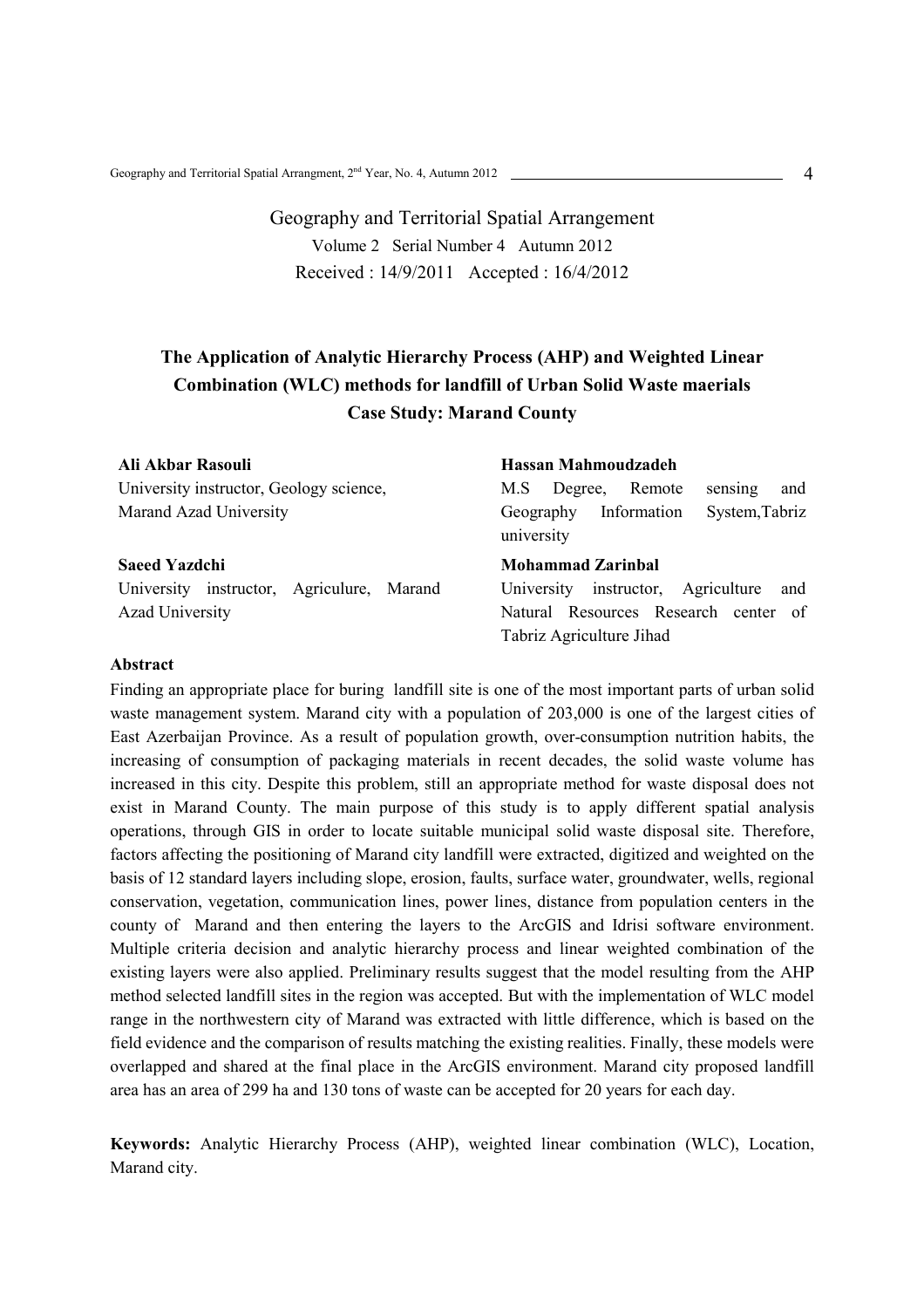Geography and Territorial Spatial Arrangement Volume 2 Serial Number 4 Autumn 2012 Received : 3/9/2011 Accepted : 21/4/2012

## **Measurement of life Quality in old habitat and its visualization Case Study: the hashemi district in 10 zone of Tehran metropol**

**Hassan Salmani**  M.S student of Urbanization **Dr. Ali Akbar Taghvaiee**  Associate Professor

**Dr. Mojtaba Rafieeyan**  Associate Professor

#### **Abstract**

Rapid growth of cities during the recent decades may contribute to the formation of improper and irregular textures. In addition, old textures in the cities are wearing and the quality of life has been greatly declined in these areas. Therefore, planning for promotion of life quality is an inevitable issue in these textures. Quality of life is a multidimensional concept which impact greatly on life of the habitatants of a residential area. The most important of these effects is the satisfaction of residing in these areas. Therefore, as it is clear, identification of the effective criteria on the satisfaction of habitants and how to impact is a top priority, which the aim of this study is to clarify this matter.

The technique used in this study is Hierarchical Regression Analysis (HMR) method, the criteria will be selected based on the study objectives relevant with the life quality in residential areas by the review of other studies' models and criteria. The manner of organizing such criteria in this study is as up to down. Based on the results obtained from data analysis, the subjective quality of life (satisfaction) is 2.77.

Based on the results obtained for objective quality of life, in the area of subjective life is equal to 2.82. Quality of life (subjective-objective) in the study area is equal to 2.80 and the obtained results by GIS and its analytical functions have been presented in the form of drawing, which shows that the situation of life quality in the study area is placed at a low level.

**Keywords:** quality of life, subjective quality of life, objective quality of life.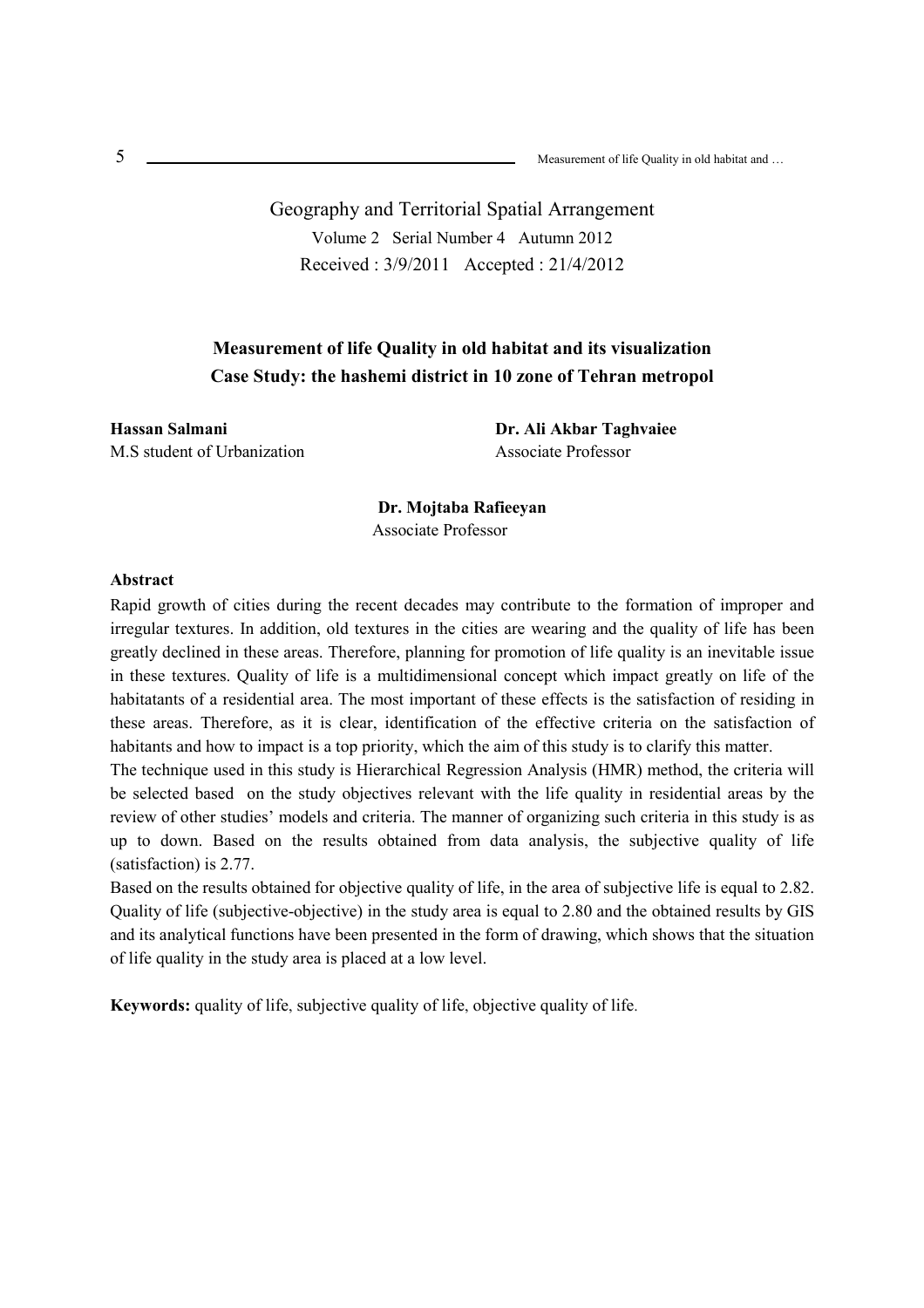# Geography and Territorial Spatial Arrangement Volume 2 Serial Number 4 Autumn 2012 Received : 7/12/2011 Accepted : 14/6/2012

# **Review the factors affecting on membership and participation of villagers in rural cooperatives, Case study: Khorasan Razavi province**

### **Dr. Rostam Saberifar**

Phd geography, Payam Nour University

#### **Abstract**

Rural cooperatives, as a foundaion for gathering and concentrating small capitals and supplying manufacturing and service requiremens can take important steps for solving rural problems. But, often these companies do not exploit their real capacity, due to the lack of great participation of villagers. Then, the Main question of this study is: what factors and features influence on the presence of villagers in this trend. To this aim, this assumption proposed that personal, family, social and geographical factors are effecive on increasing the partnership of these people in the rural cooperatives. In order to determine such factors and their relevant features, the analytical – descripive method was used. For this purpose 961 people of villagers who were seleced by cluster sampling method, were asked.

These people have been studied in view of knowledge and attitude with respect to their age, sex, educational level, residence area, occupation and livelihood situation. In addition to descriptive statistical methods the other methods were used for data analysis (t test, ANOVA and Chi2).

Results showed that people's awareness of the benefits and interests of rural cooperatives and their attitudes about this foundaion greatly deponds on their residence place, age, educational level, employment status and their livelihood (P<0.05).

Unlike awareness, the attitude was appropriate and positive in most of the studied cases in most caes. The highest attitude toward encouraging factors to join this foundation was79 percent and highest inappropriate attitudes which leads to non participation was 62 percent. Accordingly, if the negative attitude be promoted through increasing the awareness in different fields and considering other influential factors including personal or social characteristics, the rate of people joining to these companies will increase dramatically.

**Key words:** Rural cooperatives, membership, participation meaningful, Khorasan Razavi.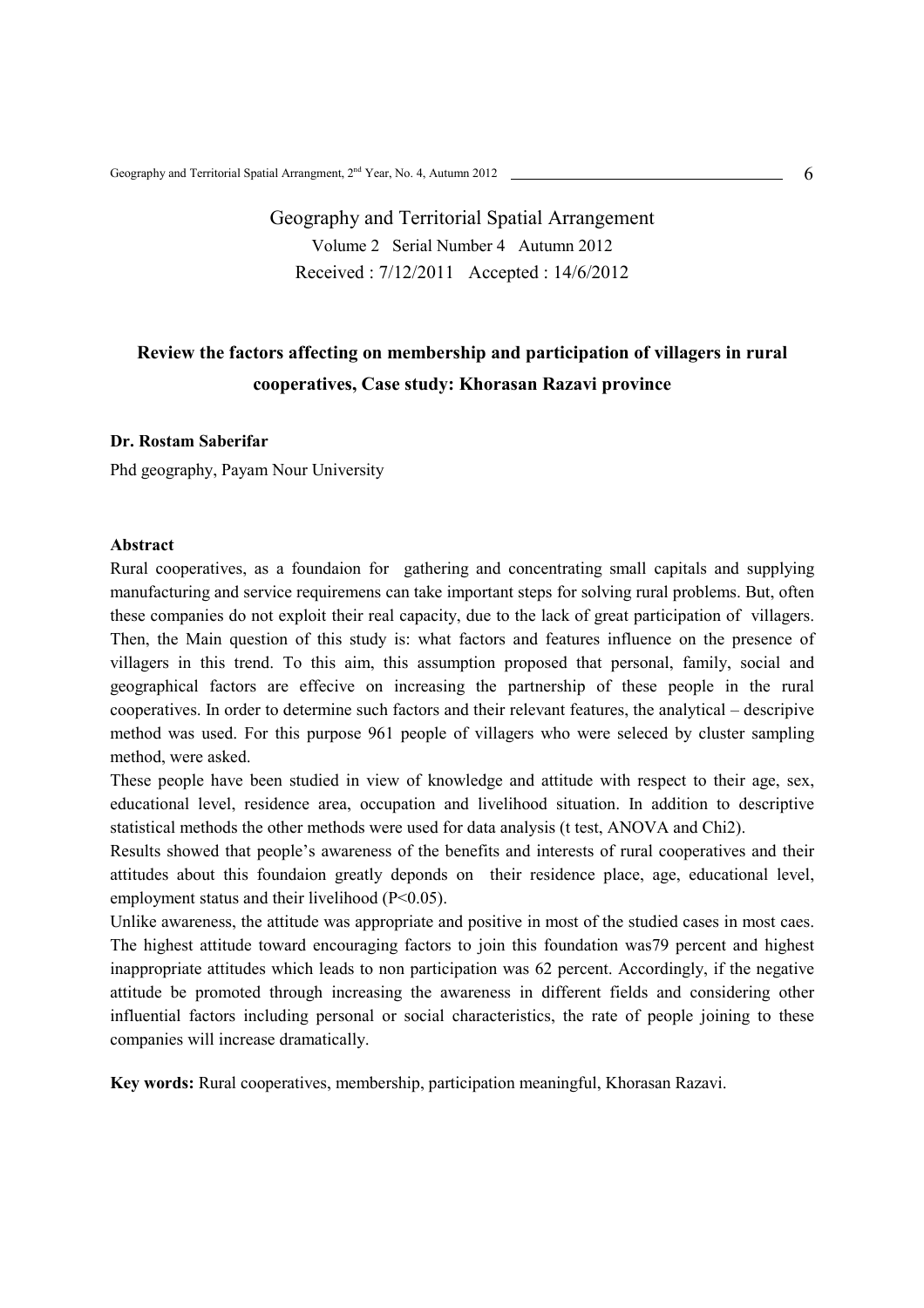Geography and Territorial Spatial Arrangement Volume 2 Serial Number 4 Autumn 2012 Received : 5/1/2012 Accepted : 9/6/2012

# **Investigation of the Spatial Pattern of Crime in Regional Levels Case study: Drug-Related Crimes in Southern Khorasan Province**

**Dr. Mohsen Kalantari**  Associate Professor of Geography University of Zanjan

**Somaye Ghezelbash**  M.Sc of Urban Planning Geography

#### **Bamshad Yaghmaee**

M.Sc of Remote Sensing and Geographical Information Systems

#### **Abstract**

A brief look at the phenomenon of crime and violence generally in the world and particularly in Iran, suggests that crime occurrence especially drug-related crime can cause negative and unbearable physically, mentally and financially effects on human, social and economic developmentThe present research , with the aim of identifying and analyzing the spatial patterns of crime in zonal levels, and study of spatial patterns of committing the crimes of drug dealing and drug abusing crimes in Southern Khorasan province has tried to study the relation between the residential place and the activity of wrongdoers with the crime occurance place, ratio of crimes to population of each district and township of the province and rural and urban habitats of the province. The research method used for the patterns of crime occurance place in Southern Khorasan province was a combination of the two methods of spatial and ecological analysis. Based on finding of this paper, drug dealing and drug abusing crimes have occurred more in Birjand and Nehbandan parish in comparing with other towns of Southern Khorasan province . The crime rate was about 501-800 crimes and this rate was less in Darmian and Sarayan parish (less than 60 crimes in each parish). The general evaluation of spatial patterns of crime distribution in Khorasan area shows that the strategic and important road between Nehbandan and Ferdous which links the important cities of this region and the flows of narcotic from east to west in this line has a significant role in this pattern. It seems that for improving the security and reducing crime especially drug-related crimes in Southern Khorasan province, these suggestions should be considered as a priority for people in charge to control crime in this province, including:giving priority to the prevention strategies, remarking cultural and educational solutions with the aim of crime prevention, encouraging the public participation and using modern technologies such as Geographical Information Systems (GIS) on policing are the most effective policies for controlling crime in southern Khorasan province.

**Keywords:** Drug-related crimes, Geographic information system (GIS), Spatial pattern of crime, Southern khorasan province.